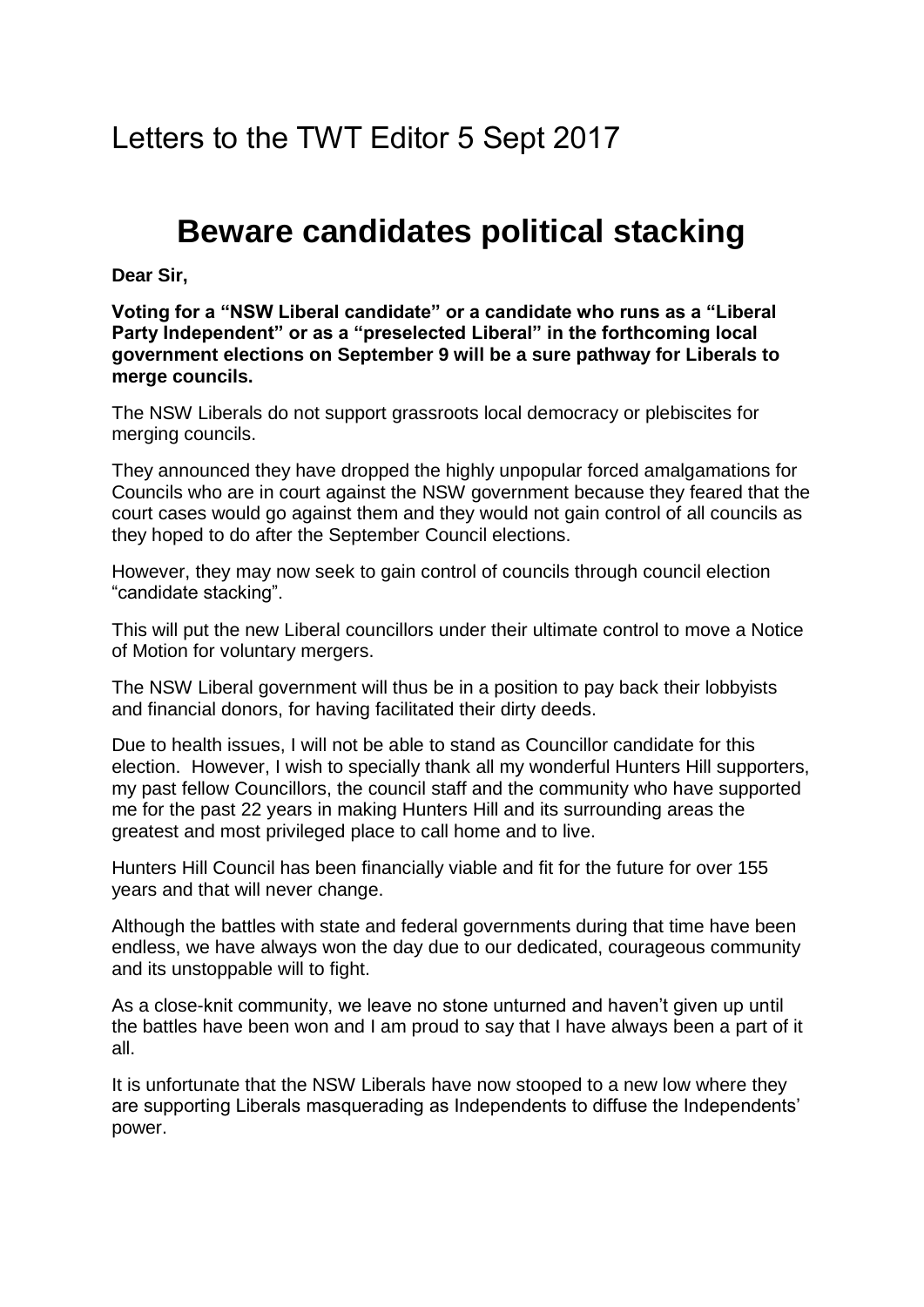I strongly urge our community to put its support behind its experienced "Unaffiliated true Independents" who truly have the welfare of Hunters Hill at heart and who are not just career politically minded or party preselected.

Please do not support the political party followers from Macquarie Street who will take away your representation and remove the *local* out of local government, leaving you with no say in the future planning or in the building of our suburbs and heritage.

Now it is up to us as a community, to support local democracy by voting for the candidates who will take Hunters Hill into the future. Nothing is beyond our reach.

### **PETER ASTRIDGE**

**Councillor, Hunters Hill Council**

# **Forced mergers still possible**

**Dear Sir,**

**"We have scorched the snake,**

**Not killed it,**

**She'll close and be herself,**

**Whilst (our local councils)**

## **Remains in danger of her former tooth'' (Act 2, Scene 2, Macbeth)**

On 18 November 2015, at Martin Place, Mr Alan Jones AO, Australian radio broadcaster, savaged the NSW LNP Government on its forced, local council amalgamations, disclosing documents signed by Barry O'Farrell MP, signed by Paul Toole and his family, signed by Andrew Stoner, all certifying that the Liberal National Party Coalition Government of NSW would have NO FORCED council AMALGAMATIONS, if elected.

Mr Jones said: "It is clear that the Government of NSW was lying to the people of NSW…Politicians who tell conspicuous lies".

Mr Jones closed with "This is not going to go away, and we will not let it go away".

Mr Anthony Roberts Liberal MP for Lane Cove has been found to be missing from August 2015 to this date.

Mr Paul Toole MP, spent over half a billion dollars on the forced amalgamations of local councils over 2 ½ years, culminating in the Local Government (Council Amalgamations) Proclamation, under the Local Government Act, 1993, signed and sealed at Sydney on 12 May 2016.